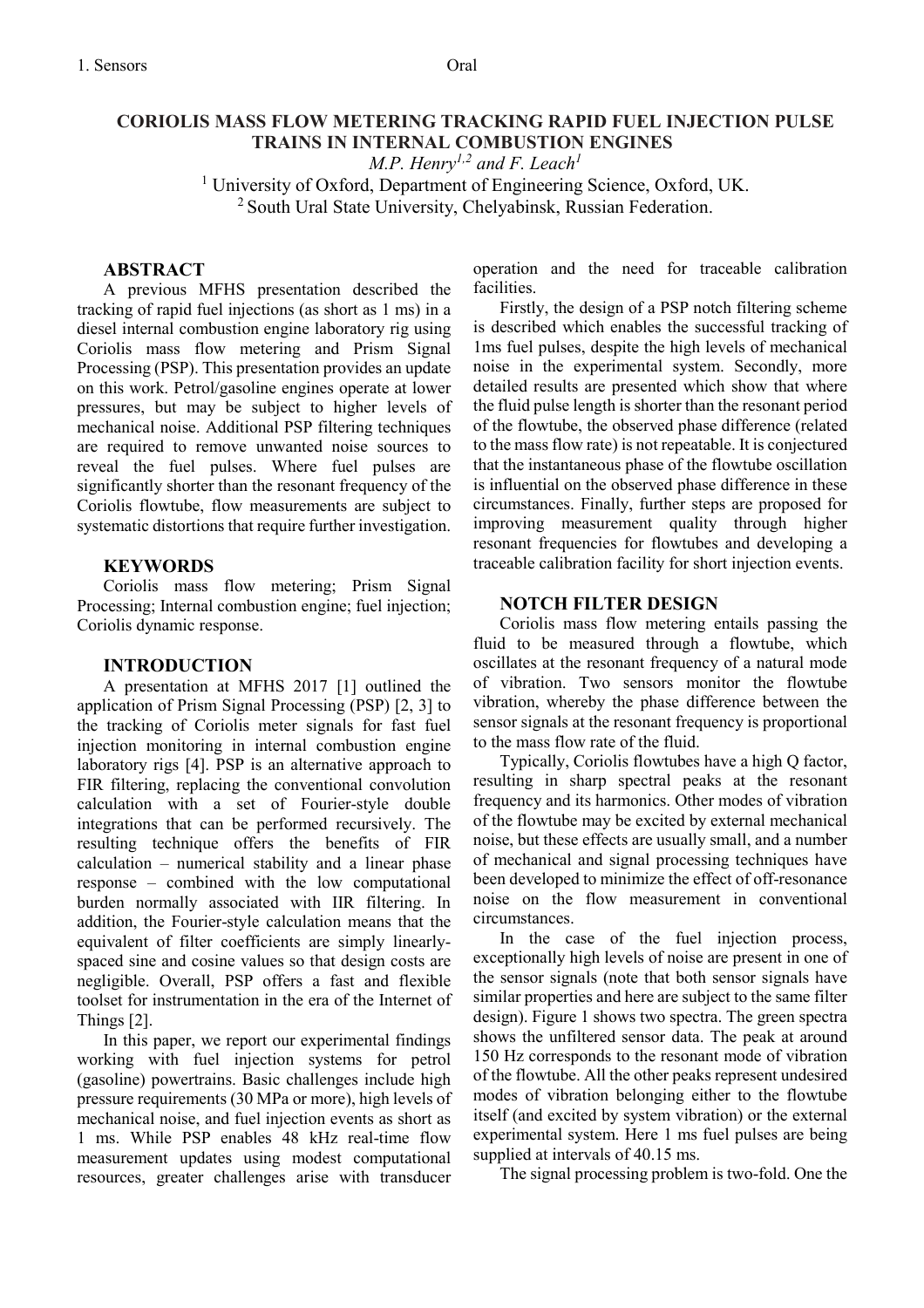one hand, all spectral peaks other than the desired mode of vibration must be suppressed in order to obtain the desired phase difference measurement. On the other hand, the dynamic response of the signals must be preserved sufficiently to detect the 1ms fuel injection events. This requirement rules out simply applying a narrow bandpass filter around the desired vibration mode, for example.

A cascaded set of Prism-based Dynamic Notch Filters (DNF) [2] has been used to target each of the spectral peaks marked with a circle. The resulting filtered signal is shown in blue in Figure 1, where the desired peak is preserved while all other peaks have been attenuated. Figure 2 shows the Prism-based notch filter design, which targets eight frequency peaks. The conference presentation will explain the design of this filter, and a more detailed explanation will be provided in a future journal publication.

Figures 3 and 4 show the corresponding phase difference measurement calculated from the two sensor signals, with and without the notch filtering, respectively. In Figure 3, with the unfiltered sensor data, the presence of high levels of noise masks the pattern of fuel impulses. In Figure 4, the sharp and regular flow peaks corresponding to the fuel pulse train are clearly observed. Note that the peak values in Fig 4, of around 0.35 degrees, are significantly lower than the noise amplitude in Figure 3, which is around  $\pm 2$ degrees: without filtering, it would not be possible to discern the peaks within the noise.

Although Figure 4 represents a significant improvement over Figure 3, there are still many issues to be resolved. A more detailed plot of an individual pulse would show that each 1 ms injection has been extended in duration to around 10 ms – this is believed to be due to the filtering action of both the signal processing and the flowtube. However, yet more significant difficulties arise, as discussed in the next section.

#### **EXPERIMENTAL RESULTS**

Further measurement problems may occur when, as in this case, the duration of a flow 'batch' is significantly shorter that the period of oscillation of the Coriolis flowtube. The problem is illustrated by the different behaviours shown in figures 5 and 7 (with details of each in figures 6 and 8 respectively). Both sets of results were obtained from the same Coriolis meter installed in a petrol/gasoline injection test rig (as described in [5]). The system uses a commercial Coriolis flowtube, rated for high pressure, oscillating at approximately 150Hz, and working with a prototype transmitter. The transmitter provides real-time PSPbased tracking of the amplitude of each sensor signal (among other parameters) and the phase difference between them.

In Figure 5 (with details shown in Figure 7), the pulse duration is 1.5 ms while the interval between the pulses is 40.15 ms, corresponding to exactly 6 periods of oscillation of the flowtube. The individual fuel pulses are clearly distinguishable via the phase difference measurement and show good repeatability. As Figure 7 shows, the peak height of each pulse is approximately constant, and the phase difference between pulses settles towards zero degrees, as would be expected. Around  $t = 15.5$  s in Figure 5, a disruption in the phase difference measurement occurs: this corresponded to an audible 'misfiring' of the fuel injector during the experiment. Accordingly, this is interpreted as the system correctly detecting a true change in the flow behaviour. Note that the sensor amplitudes also adopt a specific and repeatable pattern of behavior, reflecting the response of the flowtube oscillation to the regular series of short fuel pulses.

The pattern of behavior shown Figure 6 (with details given in Figure 8) is very different to that of Figure 5, but experimentally, the only difference is that the time between pulses has been slightly increased to 40.3ms, so that it is no longer an integral number of flow tube periods. The repeatable behavior of Figure 5 is replaced with complex, essentially sinusoidal, variation for the observed amplitudes and phase difference, where pulse-to-pulse repeatability is poor. Note in particular in Figure 8 that the 'zero offset' of the phase difference measurement varies by  $\pm$  0.5 degrees, while the relative height of each flow pulse also varies over the sinusoidal trend. Analysis suggests the variations observed are a function of the flowtube phase when each fluid pulse arrives. In the case of Figure 5, as the interval between pulses is a whole number of flowtube resonant periods, repeatable behavior is observed. However, requiring such pulse intervals would place an unrealistic constraint on the operation of an engine. For the more general case, as shown in Figure 6, poor repeatability is observed due to flowtube phase shifts between fuel injections.

#### **NEXT STEPS**

Modelling and optimization of flowtube dynamics with short flow pulses may yield improved measurements techniques for this and similar applications.

However, a clear way to improve repeatability over arbitrary pulse intervals is to increase the resonant frequency of the flowtube. We have commissioned the construction of a high frequency flowtube suited for this application, and hope to report on experimental results obtained with this system in due course. We see great potential for micro-machined, high frequency, Coriolis transducers, if the pressure and vibration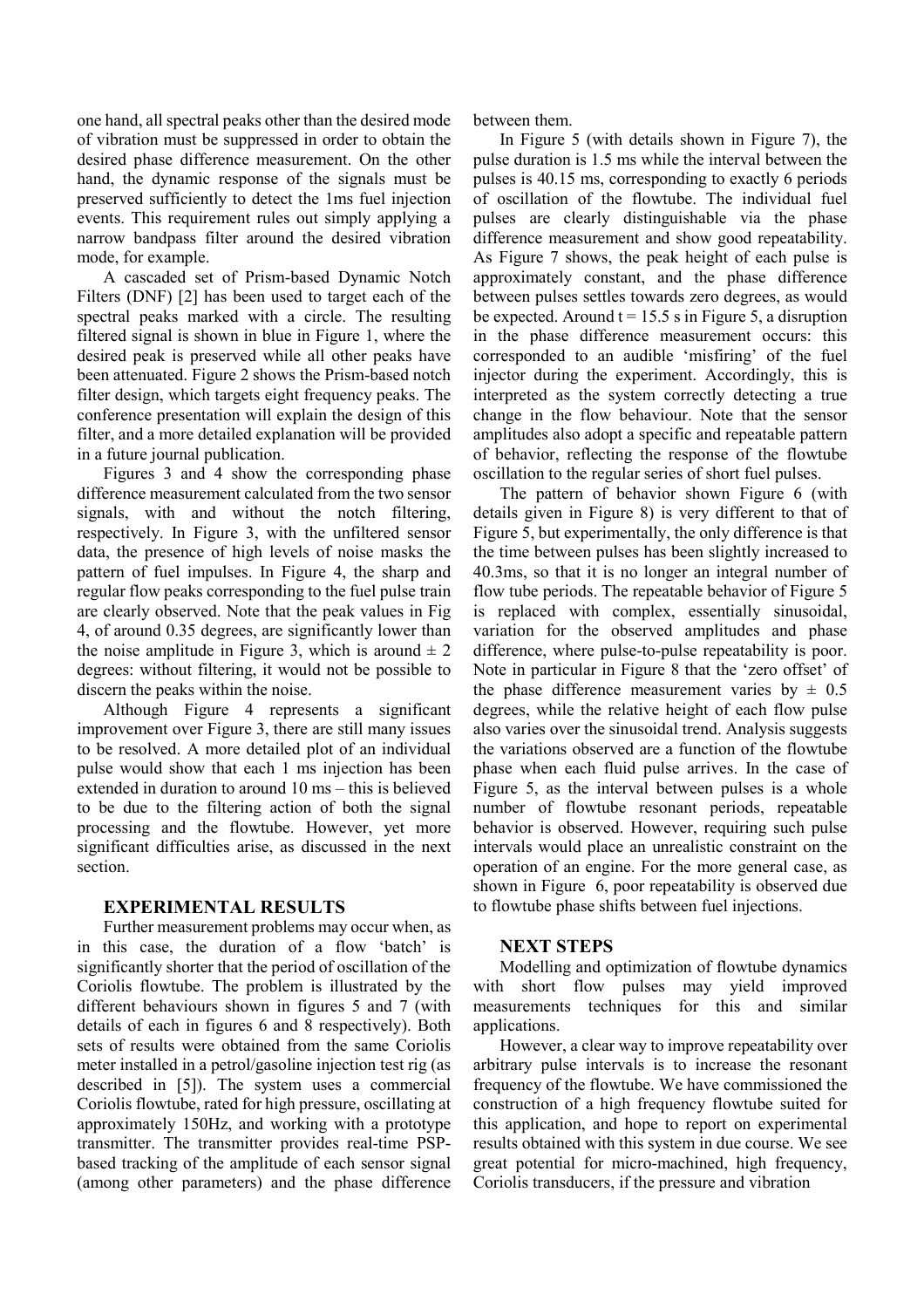

*Figure 1: Coriolis sensor data frequency spectrum with and without Prism notch filtering. Notched frequencies are marked with a circle*



*Figure 2: Design of Prism-based notch filter.*

challenges can be addressed. With, say, a resonant frequency exceeding 10 kHz, measurement updates can be provided at 100 kHz or higher using PSP. It is likely that with a higher resonant frequency, a simpler signal processing scheme could be used, as most noise sources would be far from the resonant frequency of the flowtube. However, even if a signal processing scheme of similar complexity is required, both the flowtube and signal processing dynamics would be scaled by the resonant frequency of the flowtube, so that the nonrepeatability issue illustrated here would be significantly reduced or eliminated.



*Figure 3: Phase difference measurement based on unfiltered sensor data.*



*Figure 4: Phase difference measurement based on filtered sensor data.*

A further challenge to the development of Coriolis metering for fast injection applications is the provision of traceable mass flow measurement standards for instrument calibration.

The authors have completing a survey on behalf of TUV-NEL to gauge industry requirements for calibration in this domain, and will provide a brief summary of the findings at the conference.